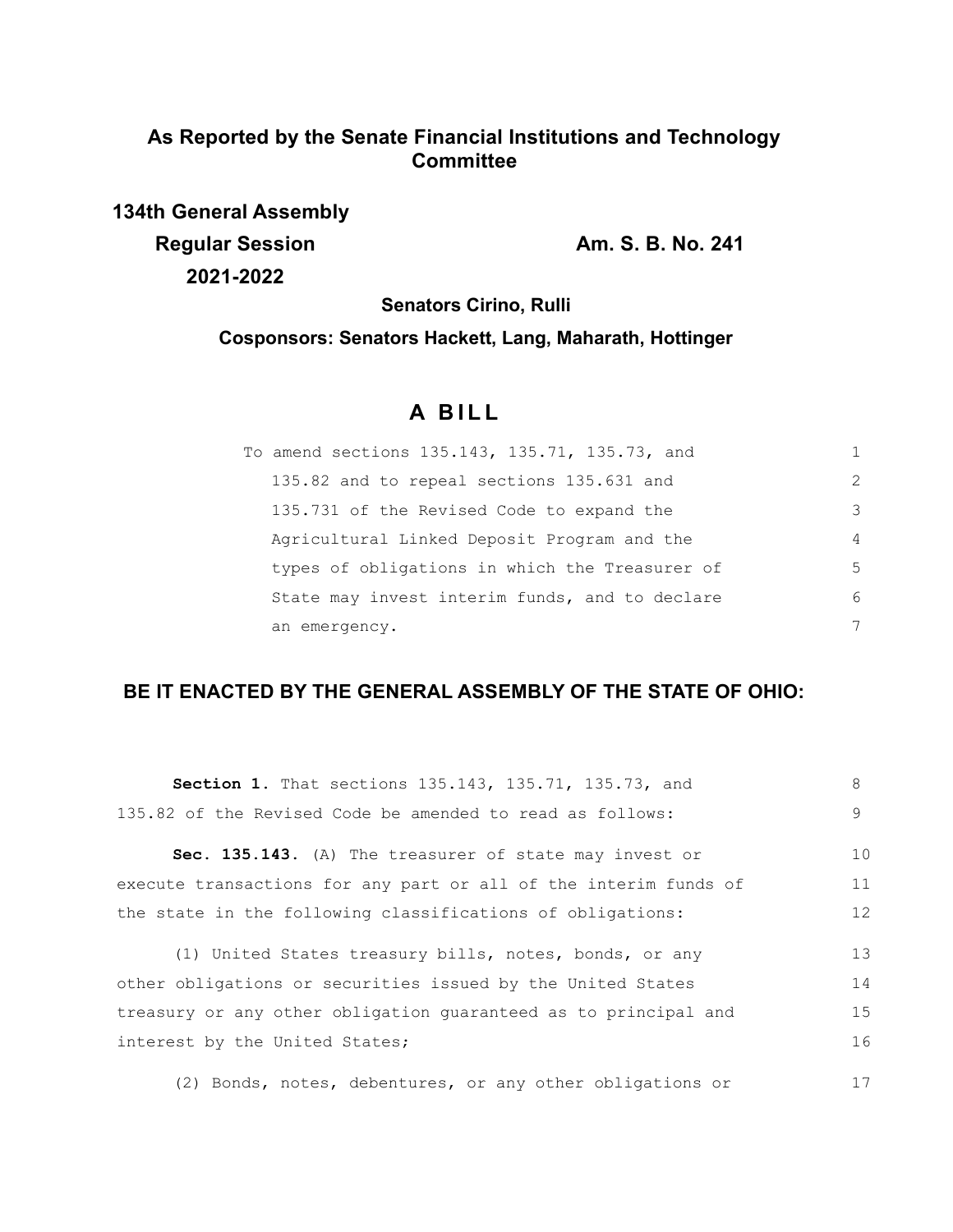## **Am. S. B. No. 241 Page 2 As Reported by the Senate Financial Institutions and Technology Committee**

securities issued by any federal government agency or instrumentality; (3)(a) Bonds, notes, and other obligations of the state of Ohio, including, but not limited to, any obligations issued by the treasurer of state, the Ohio public facilities commission, the Ohio building authority, the Ohio housing finance agency, the Ohio water development authority, and the Ohio turnpike infrastructure commission, the Ohio higher educational facility commission, and state institutions of higher education as defined in section 3345.011 of the Revised Code; (b) Bonds, notes, and other obligations of any state or political subdivision thereof rated in the three highest categories by at least one nationally recognized standard rating service and purchased through a registered securities broker or dealer, provided the treasurer of state is not the sole purchaser of the bonds, notes, or other obligations at original issuance. (4)(a) Written repurchase agreements with any eligible Ohio financial institution that is a member of the federal reserve system or federal home loan bank, or any registered United States government securities dealer, under the terms of which agreement the treasurer of state purchases and the eligible financial institution or dealer agrees unconditionally to repurchase any of the securities that are listed in division 18 19 20 21 22 23  $24$ 25 26 27 28 29 30 31 32 33 34 35 36 37 38 39 40 41

(A)(1), (2), or (6) of this section. The market value of securities subject to these transactions must exceed the principal value of the repurchase agreement by an amount specified by the treasurer of state, and the securities must be delivered into the custody of the treasurer of state or the qualified trustee or agent designated by the treasurer of state. 42 43 44 45 46 47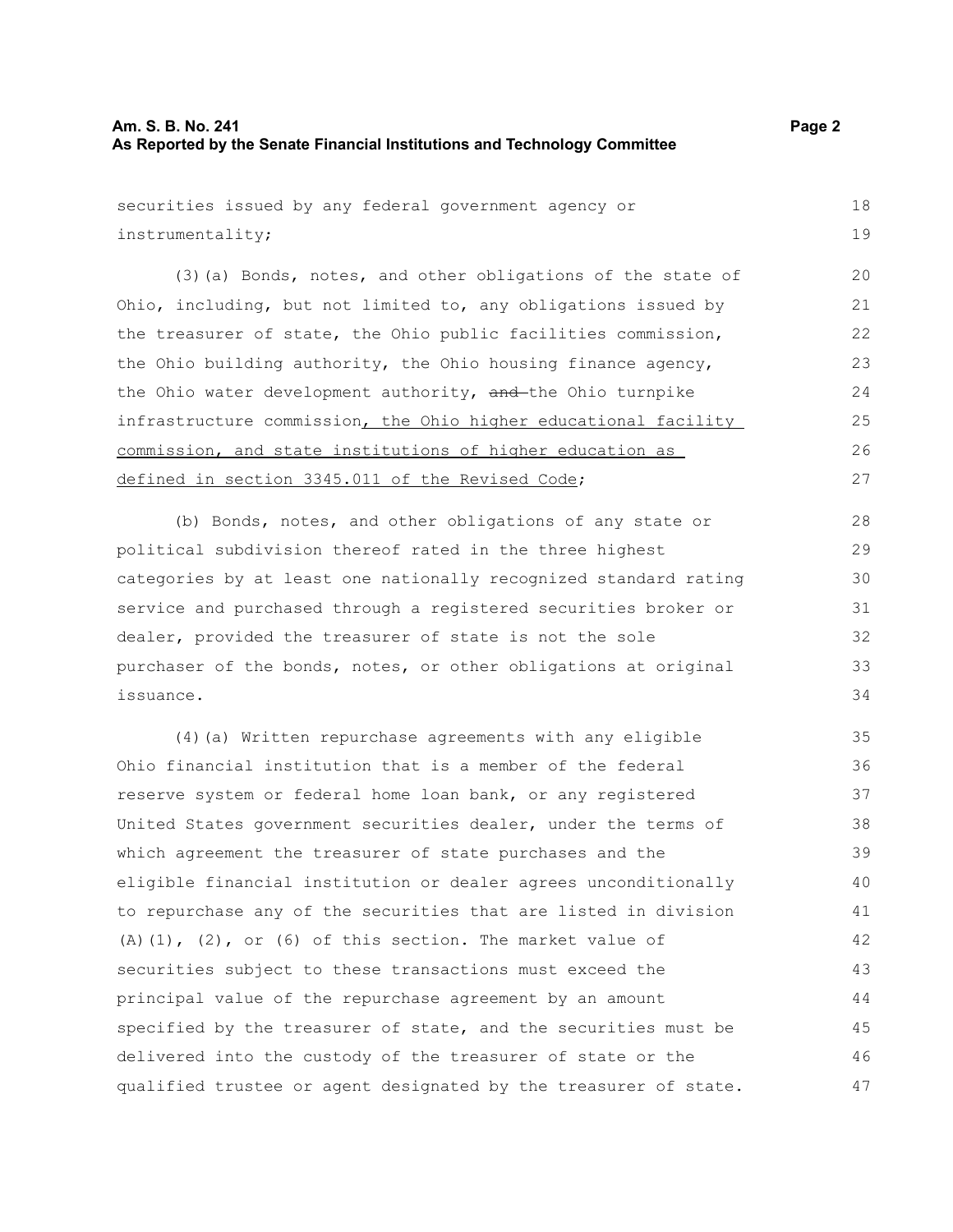### **Am. S. B. No. 241 Page 3 As Reported by the Senate Financial Institutions and Technology Committee**

The agreement shall contain the requirement that for each transaction pursuant to the agreement, the participating institution or dealer shall provide all of the following information: (i) The par value of the securities; (ii) The type, rate, and maturity date of the securities; (iii) A numerical identifier generally accepted in the securities industry that designates the securities. (b) The treasurer of state also may sell any securities, listed in division (A)(1), (2), or (6) of this section, regardless of maturity or time of redemption of the securities, under the same terms and conditions for repurchase, provided that the securities have been fully paid for and are owned by the treasurer of state at the time of the sale. (5) Securities lending agreements with any eligible financial institution that is a member of the federal reserve system or federal home loan bank or any recognized United States government securities dealer, under the terms of which agreements the treasurer of state lends securities and the eligible financial institution or dealer agrees to simultaneously exchange similar securities or cash, equal value for equal value. Securities and cash received as collateral for a securities lending agreement are not interim funds of the state. The investment of cash collateral received pursuant to a securities lending agreement may be invested only in such 48 49 50 51 52 53 54 55 56 57 58 59 60 61 62 63 64 65 66 67 68 69 70 71 72 73

(6) Various forms of commercial paper issued by any entity 76

instruments specified by the treasurer of state in accordance

with a written investment policy.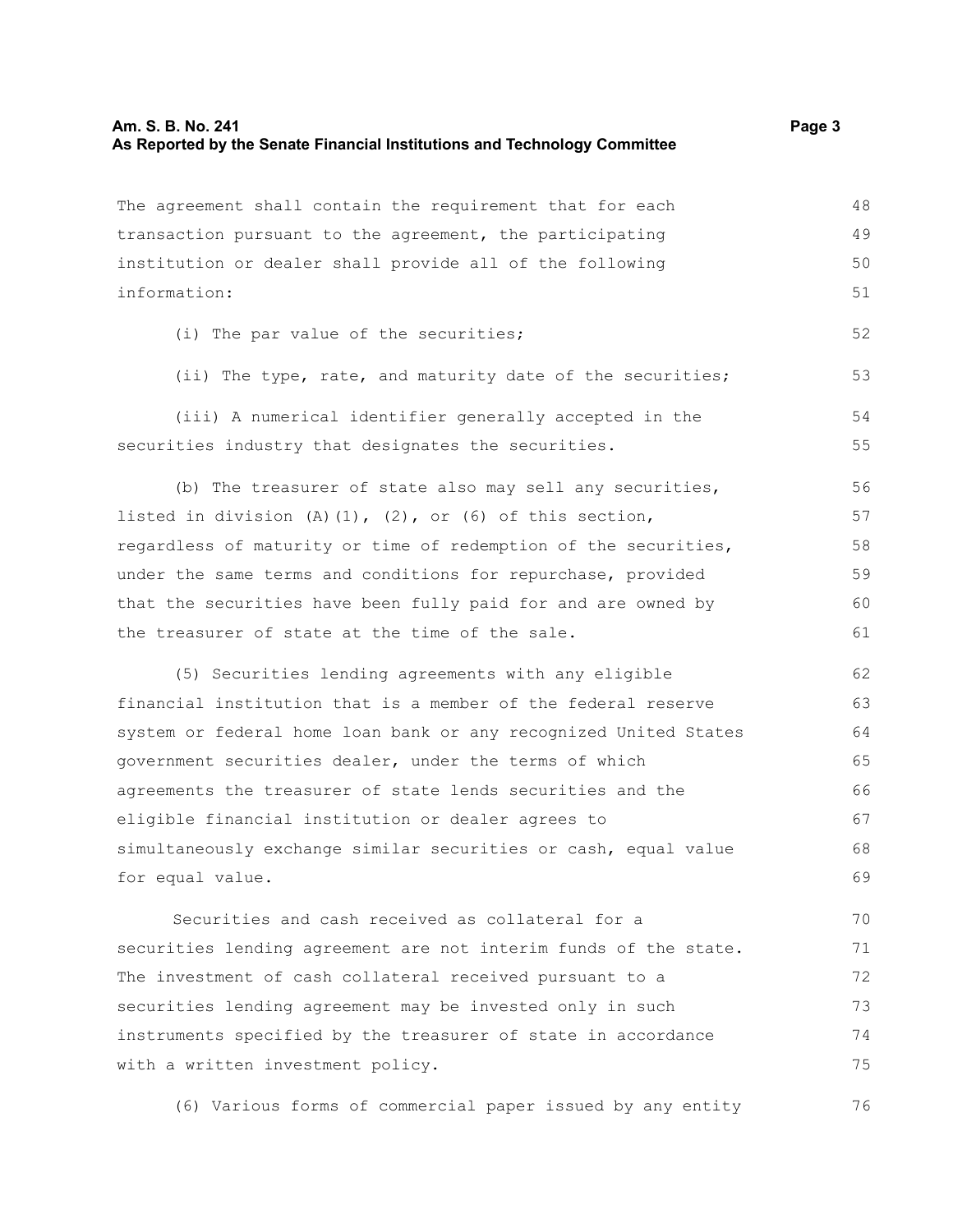### **Am. S. B. No. 241 Page 4 As Reported by the Senate Financial Institutions and Technology Committee**

that is organized under the laws of the United States or a state, which notes are rated in the two highest categories by two nationally recognized standard rating services, provided that the total amount invested under this section in any commercial paper at any time shall not exceed forty per cent of the state's total average portfolio, as determined and calculated by the treasurer of state; 77 78 79 80 81 82 83

(7) Bankers acceptances, maturing in two hundred seventy days or less, provided that the total amount invested in bankers acceptances at any time shall not exceed ten per cent of the state's total average portfolio, as determined and calculated by the treasurer of state;

(8) Certificates of deposit in eligible institutions applying for interim moneys as provided in section 135.08 of the Revised Code, including linked deposits as provided in sections 135.61 to 135.67 of the Revised Code, agricultural linked deposits as provided in sections 135.71 to 135.76 of the Revised Code, business linked deposits as provided in sections 135.77 to 135.774 of the Revised Code, and housing linked deposits as provided in sections 135.81 to 135.87 of the Revised Code;

(9) Negotiable certificates of deposit denominated in United States dollars issued by a nationally or state-chartered bank, a savings association or a federal association, a state or federal credit union, or a federally licensed or state-licensed branch of a foreign bank, which are rated in the two highest categories by two nationally recognized standard rating services, provided that the total amount invested under this section in negotiable certificates of deposit at any time shall not exceed twenty-five per cent of the state's total average portfolio, as determined and calculated by the treasurer of 97 98 99 100 101 102 103 104 105 106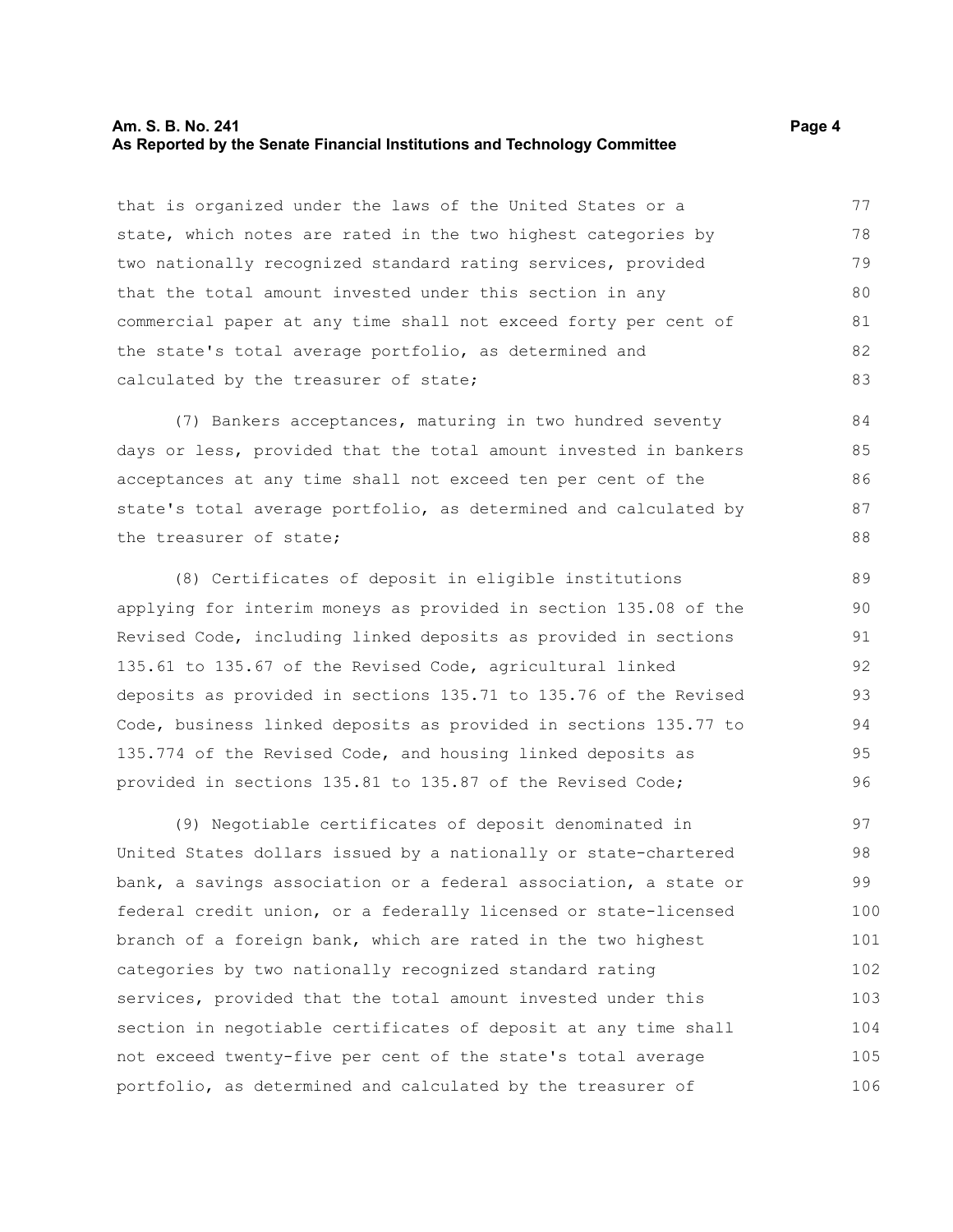### **Am. S. B. No. 241 Page 5 As Reported by the Senate Financial Institutions and Technology Committee**

state. Interim funds invested in accordance with division (A)(9) of this section are not limited to institutions applying for interim moneys under section 135.08 of the Revised Code, nor are they subject to any pledging requirements described in sections 135.18, 135.181, or 135.182 of the Revised Code. 107 108 109 110 111

(10) The state treasurer's investment pool authorized under section 135.45 of the Revised Code; 112 113

(11) Debt interests, other than commercial paper described in division (A)(6) of this section, rated in the three highest categories by two nationally recognized standard rating services and issued by entities that are organized under the laws of the United States or a state, or issued by foreign nations diplomatically recognized by the United States government, or any instrument based on, derived from, or related to such interests, provided that: 114 115 116 117 118 119 120 121

(a) The investments in debt interests other than commercial paper shall not exceed in the aggregate twenty-five per cent of the state's portfolio. 122 123 124

(b) The investments in debt interests issued by foreign nations shall not exceed in the aggregate two per cent of the state's portfolio. 125 126 127

The treasurer of state shall invest under division (A)(11) of this section in a debt interest issued by a foreign nation only if the debt interest is backed by the full faith and credit of that foreign nation, and provided that all interest and principal shall be denominated and payable in United States funds. 128 129 130 131 132 133

(c) When added to the investment in commercial paper and negotiable certificates of deposit, the investments in the debt 134 135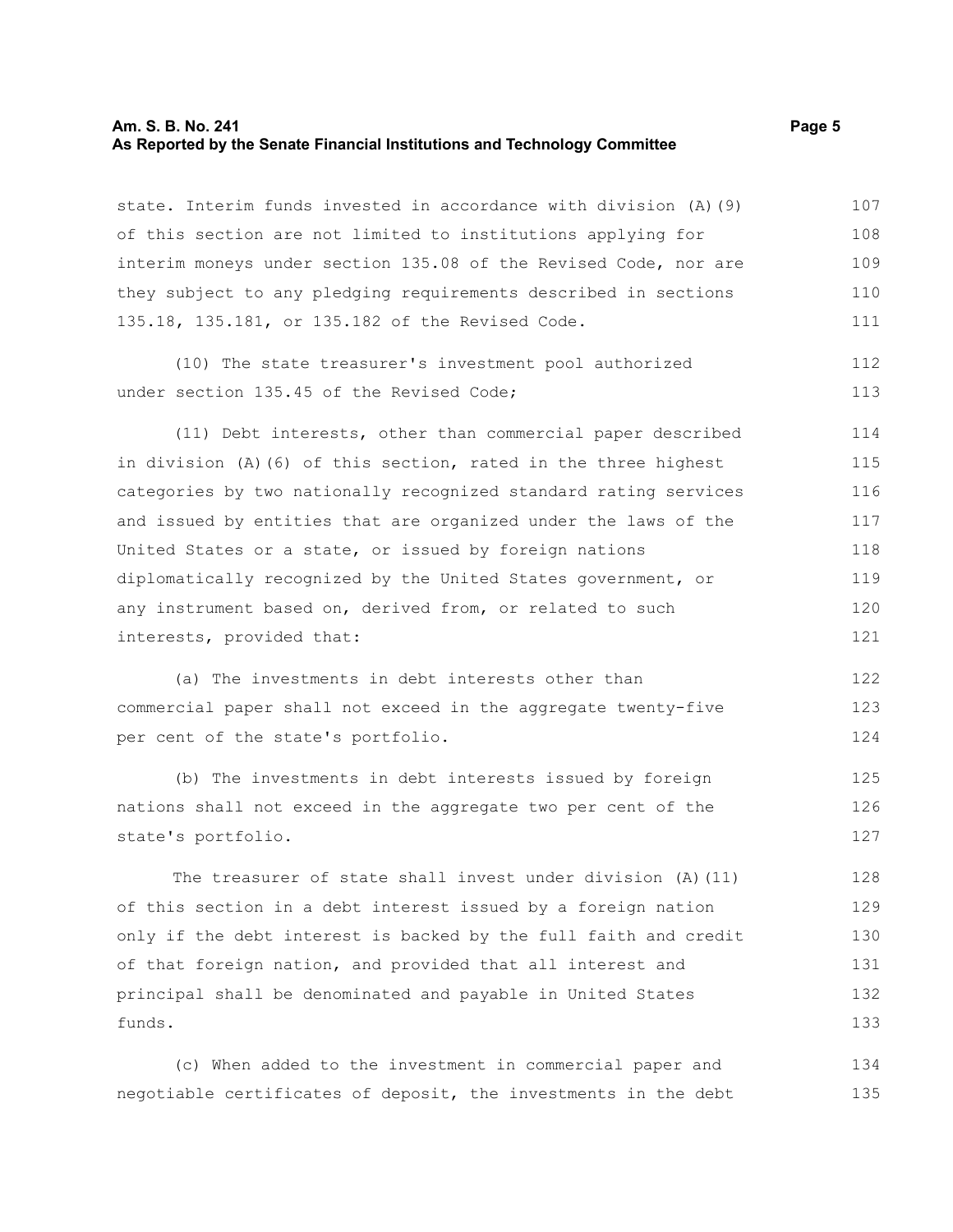# **Am. S. B. No. 241** Page 6 **As Reported by the Senate Financial Institutions and Technology Committee**

| interests of a single issuer shall not exceed in the aggregate       | 136 |
|----------------------------------------------------------------------|-----|
| five per cent of the state's portfolio.                              | 137 |
| (d) For purposes of division (A) (11) of this section, a             | 138 |
| debt interest is rated in the three highest categories by two        | 139 |
| nationally recognized standard rating services if either the         | 140 |
| debt interest itself or the issuer of the debt interest is           | 141 |
| rated, or is implicitly rated, in the three highest categories       | 142 |
| by two nationally recognized standard rating services.               | 143 |
| (e) For purposes of division (A) (11) of this section, the           | 144 |
| "state's portfolio" means the state's total average portfolio,       | 145 |
| as determined and calculated by the treasurer of state.              | 146 |
| (12) No-load money market mutual funds rated in the                  | 147 |
| highest category by one nationally recognized standard rating        |     |
| service or consisting exclusively of obligations described in        | 149 |
| division $(A) (1)$ , $(2)$ , or $(6)$ of this section and repurchase | 150 |
| agreements secured by such obligations-:                             | 151 |
| (13) Obligations issued by, or on behalf of, an Ohio                 | 152 |
| political subdivision under Chapter 133. of the Revised Code or      | 153 |
| Section 12 of Article XVIII, Ohio Constitution, and identified       | 154 |
| in an agreement described in division (G) of this section;           | 155 |
| (14) Obligations issued by the state of Ohio, any                    | 156 |
| political subdivision thereof, or by or on behalf of any             | 157 |
| nonprofit corporation or association doing business in this          | 158 |
| state rated in the four highest categories by at least one           | 159 |
| nationally recognized standard rating service and identified in      | 160 |
| an agreement described in division (K) of this section.              | 161 |
| (B) Whenever, during a period of designation, the                    | 162 |
| treasurer of state classifies public moneys as interim moneys,       | 163 |
| the treasurer of state shall notify the state board of deposit       | 164 |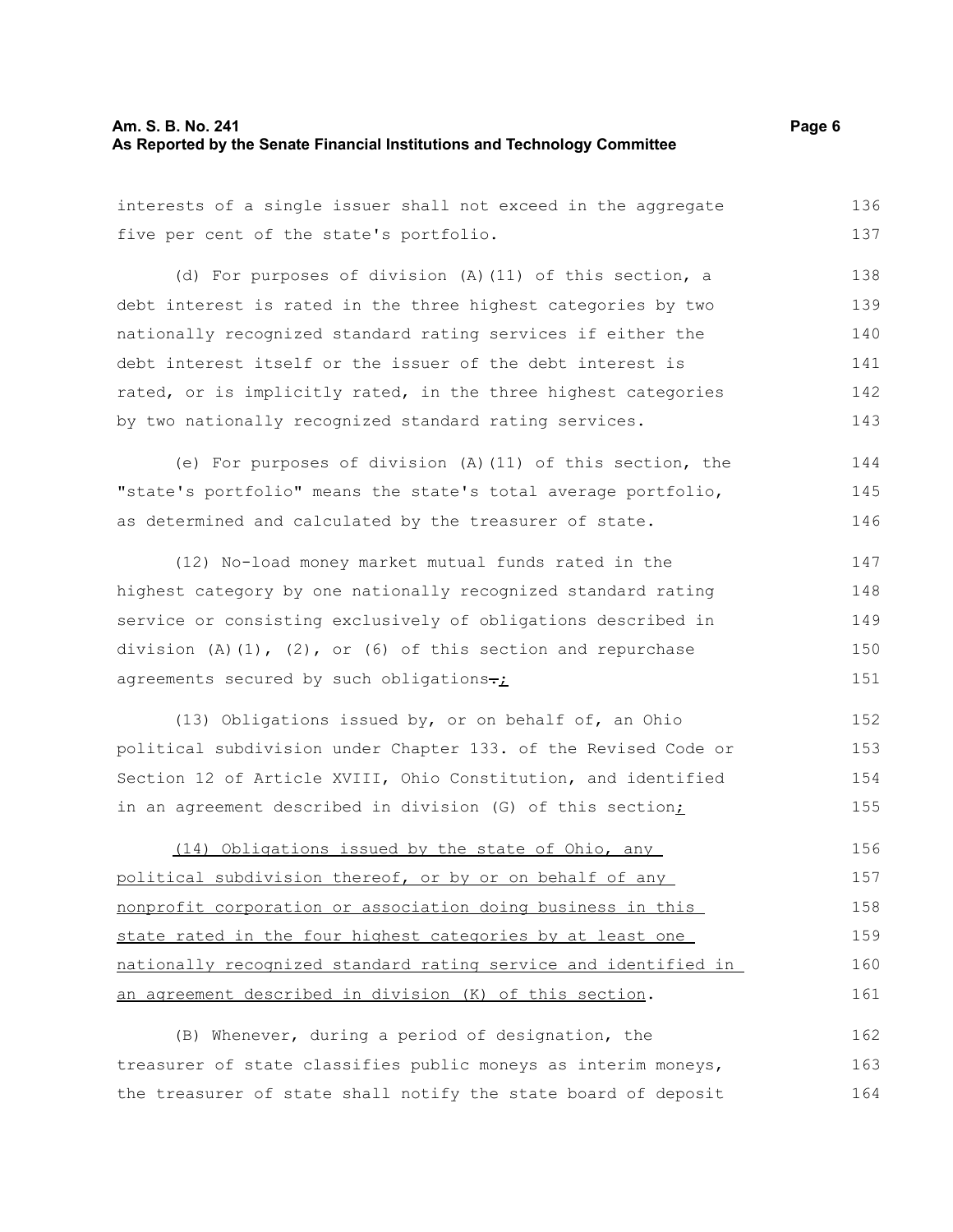### **Am. S. B. No. 241 Page 7 Page 7 Page 7 Page 7 Page 7 Page 7 Page 7 Page 7 Page 7 Page 7 Page 7 As Reported by the Senate Financial Institutions and Technology Committee**

of such action. The notification shall be given within thirty days after such classification and, in the event the state board of deposit does not concur in such classification or in the investments or deposits made under this section, the board may order the treasurer of state to sell or liquidate any of the investments or deposits, and any such order shall specifically describe the investments or deposits and fix the date upon which they are to be sold or liquidated. Investments or deposits so ordered to be sold or liquidated shall be sold or liquidated for cash by the treasurer of state on the date fixed in such order at the then current market price. Neither the treasurer of state nor the members of the state board of deposit shall be held accountable for any loss occasioned by sales or liquidations of investments or deposits at prices lower than their cost. Any loss or expense incurred in making these sales or liquidations is payable as other expenses of the treasurer's office. 165 166 167 168 169 170 171 172 173 174 175 176 177 178 179 180

(C) If any securities or obligations invested in by the treasurer of state pursuant to this section are registrable either as to principal or interest, or both, such securities or obligations shall be registered in the name of the treasurer of state. 181 182 183 184 185

(D) The treasurer of state is responsible for the safekeeping of all securities or obligations under this section. Any such securities or obligations may be deposited for safekeeping as provided in section 113.05 of the Revised Code. 186 187 188 189

(E) Interest earned on any investments or deposits authorized by this section shall be collected by the treasurer of state and credited by the treasurer of state to the proper fund of the state. 190 191 192 193

(F) Whenever investments or deposits acquired under this 194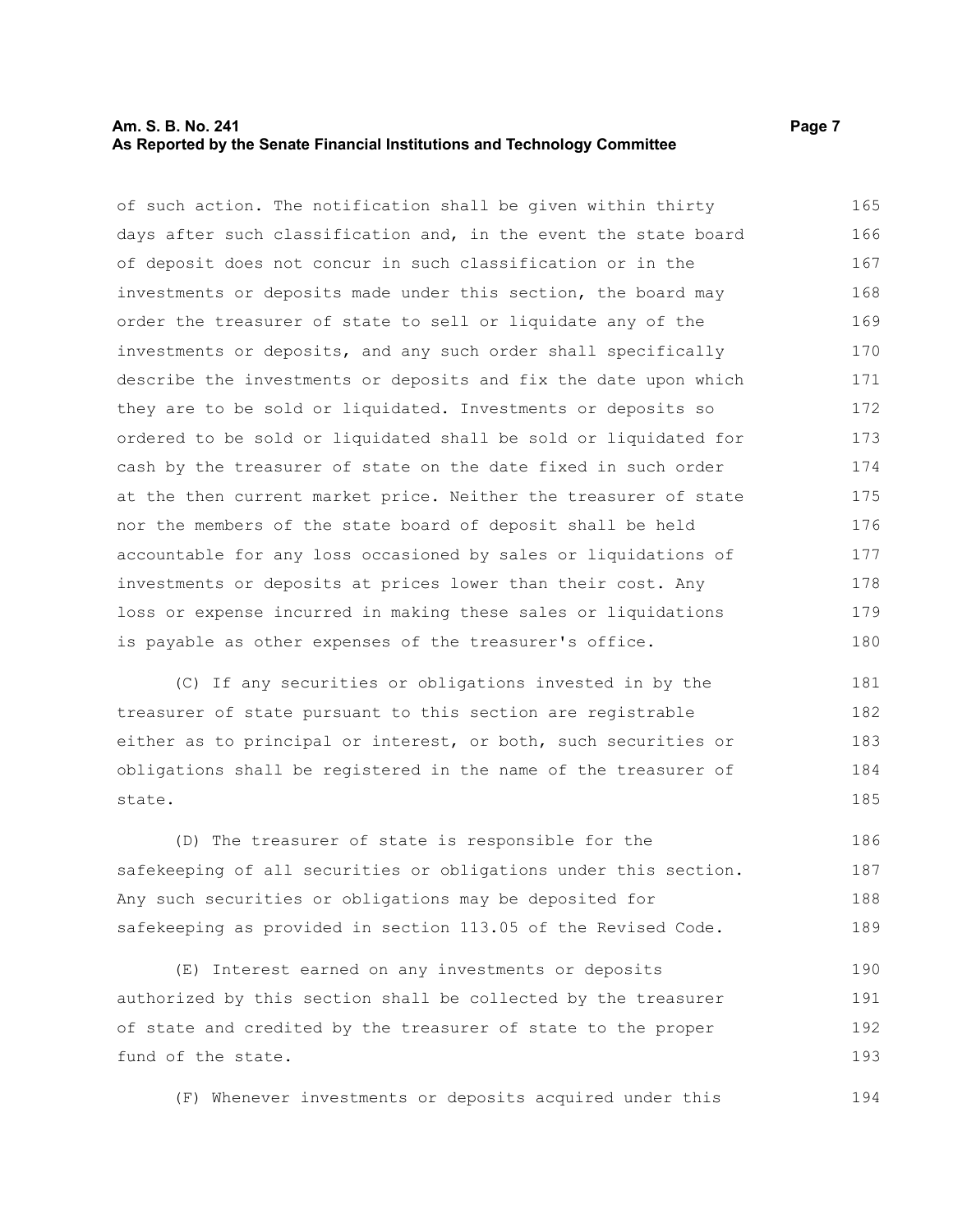### **Am. S. B. No. 241 Page 8 As Reported by the Senate Financial Institutions and Technology Committee**

section mature and become due and payable, the treasurer of state shall present them for payment according to their tenor, and shall collect the moneys payable thereon. The moneys so collected shall be treated as public moneys subject to sections 135.01 to 135.21 of the Revised Code. 195 196 197 198 199

(G) The treasurer of state and any entity issuing obligations referred to in division (A)(13) of this section, which obligations mature within one year from the original date of issuance, may enter into an agreement providing for: 200 201 202 203

(1) The purchase of those obligations by the treasurer of state on terms and subject to conditions set forth in the agreement; 204 205 206

(2) The payment to the treasurer of state of a reasonable fee as consideration for the agreement of the treasurer of state to purchase those obligations; provided, however, that the treasurer of state shall not be authorized to enter into any such agreement with a board of education of a school district that has an outstanding obligation with respect to a loan received under authority of section 3313.483 of the Revised Code.

(H) For purposes of division (G) of this section, a fee shall not be considered reasonable unless it is set to recover only the direct costs, a reasonable estimate of the indirect costs associated with the purchasing of obligations under division (G) of this section and any reselling of the obligations or any interest in the obligations, including interests in a fund comprised of the obligations, and the administration thereof. No money from the general revenue fund shall be used to subsidize the purchase or resale of these obligations. 215 216 217 218 219 220 221 222 223 224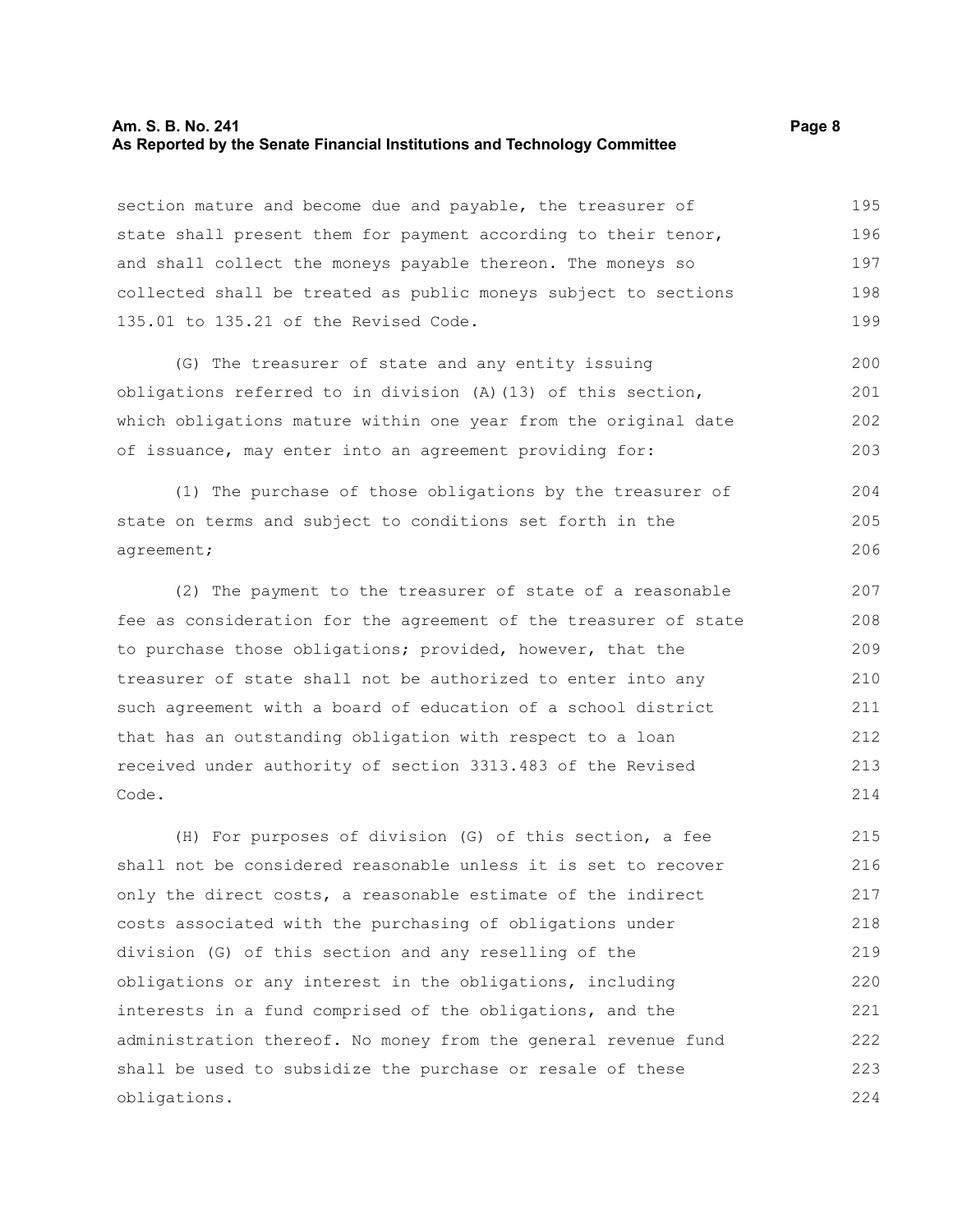### **Am. S. B. No. 241 Page 9 As Reported by the Senate Financial Institutions and Technology Committee**

(I) All money collected by the treasurer of state from the fee imposed by division (G) of this section shall be deposited to the credit of the state political subdivision obligations fund, which is hereby created in the state treasury. Money credited to the fund shall be used solely to pay the treasurer of state's direct and indirect costs associated with purchasing and reselling obligations under division (G) of this section. 225 226 227 228 229 230 231

(J) As used in this section, "political subdivision" means a county, township, municipal corporation, school district, or other body corporate and politic responsible for governmental activities in a geographic area smaller than that of the state. 232 233 234 235

(K)(1) The treasurer of state and any entity issuing obligations referred to in division (A)(14) of this section, which obligations have a demand feature to tender the obligation at par plus accrued interest, may enter into an agreement providing for the following: 236 237 238 239 240

(a) The purchase of the obligations by the treasurer of state on terms and subject to conditions set forth in the agreement; 241 242 243

(b) Payment to the treasurer of state of a fee as consideration for the agreement of the treasurer of state to purchase the obligations. 244 245 246

(2) The treasurer of state shall not enter into agreements under division (K)(1) of this section for obligations that, in the aggregate, exceed ten per cent of the state's total average portfolio, as determined and calculated by the treasurer of state. 247 248 249 250 251

(3) For purposes of division (A)(14) of this section, an obligation is rated in the four highest categories by at least 252 253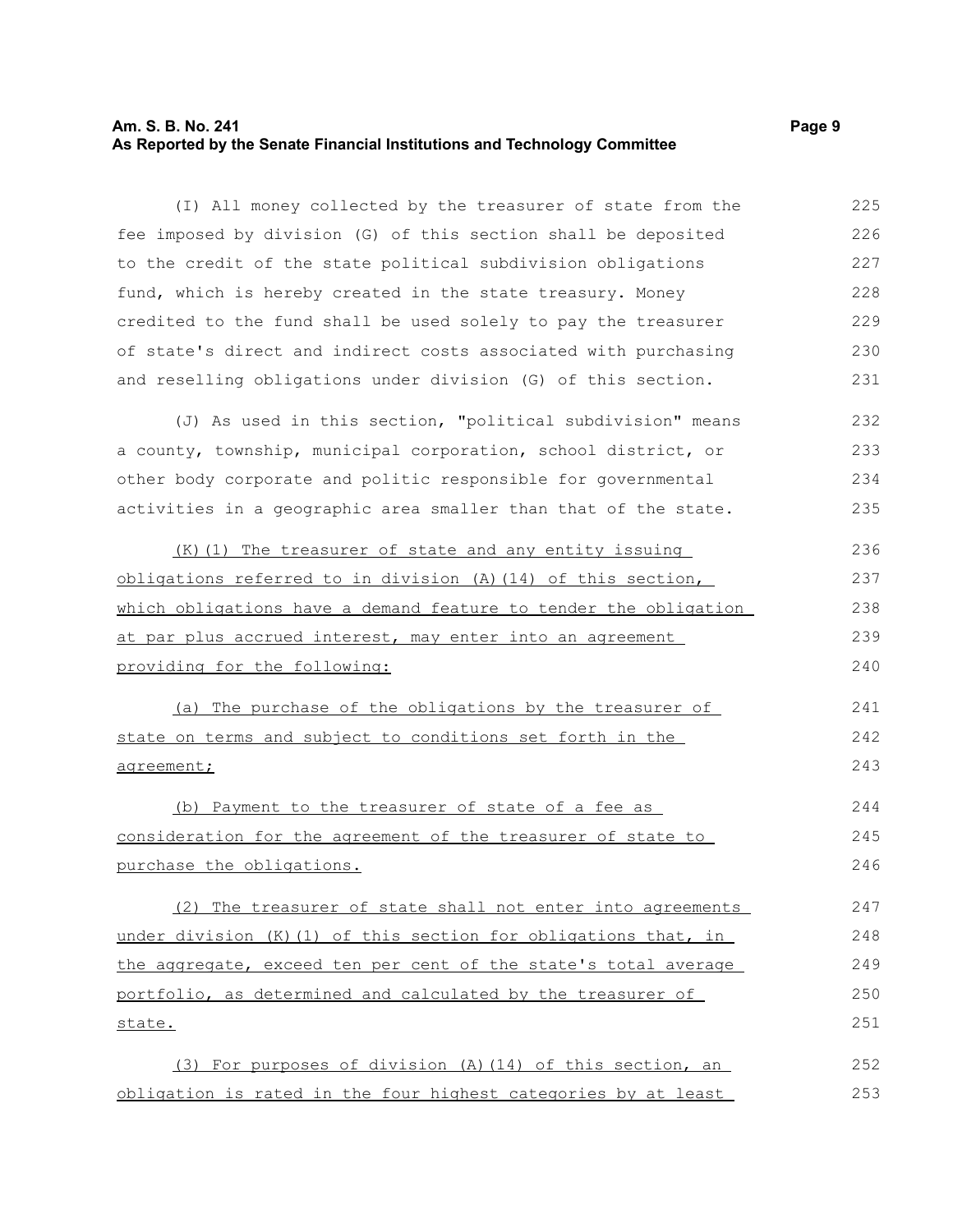| one nationally recognized standard rating service if either the  | 254 |
|------------------------------------------------------------------|-----|
| debt interest itself or the obligor of the debt interest is      | 255 |
| rated in the four highest categories by at least one nationally  | 256 |
| recognized standard rating service.                              |     |
| (4) All money collected by the treasurer of state from the       | 258 |
| fee imposed by division (K) of this section shall be deposited   | 259 |
| to the credit of the state securities tender program fund, which | 260 |
| is hereby created in the state treasury. The amount of income    | 261 |
| from the state securities tender program credited to the state   | 262 |
| securities tender program fund shall not exceed one per cent of  | 263 |
| the average par value of obligations subject to agreements under | 264 |
| division (K) (1) of this section. All other such income shall be | 265 |
| credited to the general revenue fund. The treasurer of state may | 266 |
| use the state securities tender program fund solely for          | 267 |
| operations of the office of the treasurer of state.              | 268 |
| (L)(1) The treasurer of state and a state university or          | 269 |
| college issuing obligations under section 3345.12 of the Revised | 270 |
| Code may enter into an agreement providing for the following:    | 271 |
| (a) The purchase of those obligations by the treasurer of        | 272 |
| state pursuant to division (A) (3) (a) of this section on terms  | 273 |
| and subject to conditions set forth in the agreement;            | 274 |
| (b) The department of higher education to withhold, in the       | 275 |
| event the state university or college does not pay bond service  | 276 |
| charges on the obligations when due, appropriated funds          | 277 |
| allocated to the state university or college in an amount        | 278 |
| sufficient to pay bond service charges on the obligations, less  | 279 |
| any amounts deposited for that purpose under the bond            | 280 |
| proceedings. Upon the request of the treasurer of state, the     | 281 |
| department of higher education shall promptly pay to the         | 282 |
| treasurer of state the amounts withheld.                         | 283 |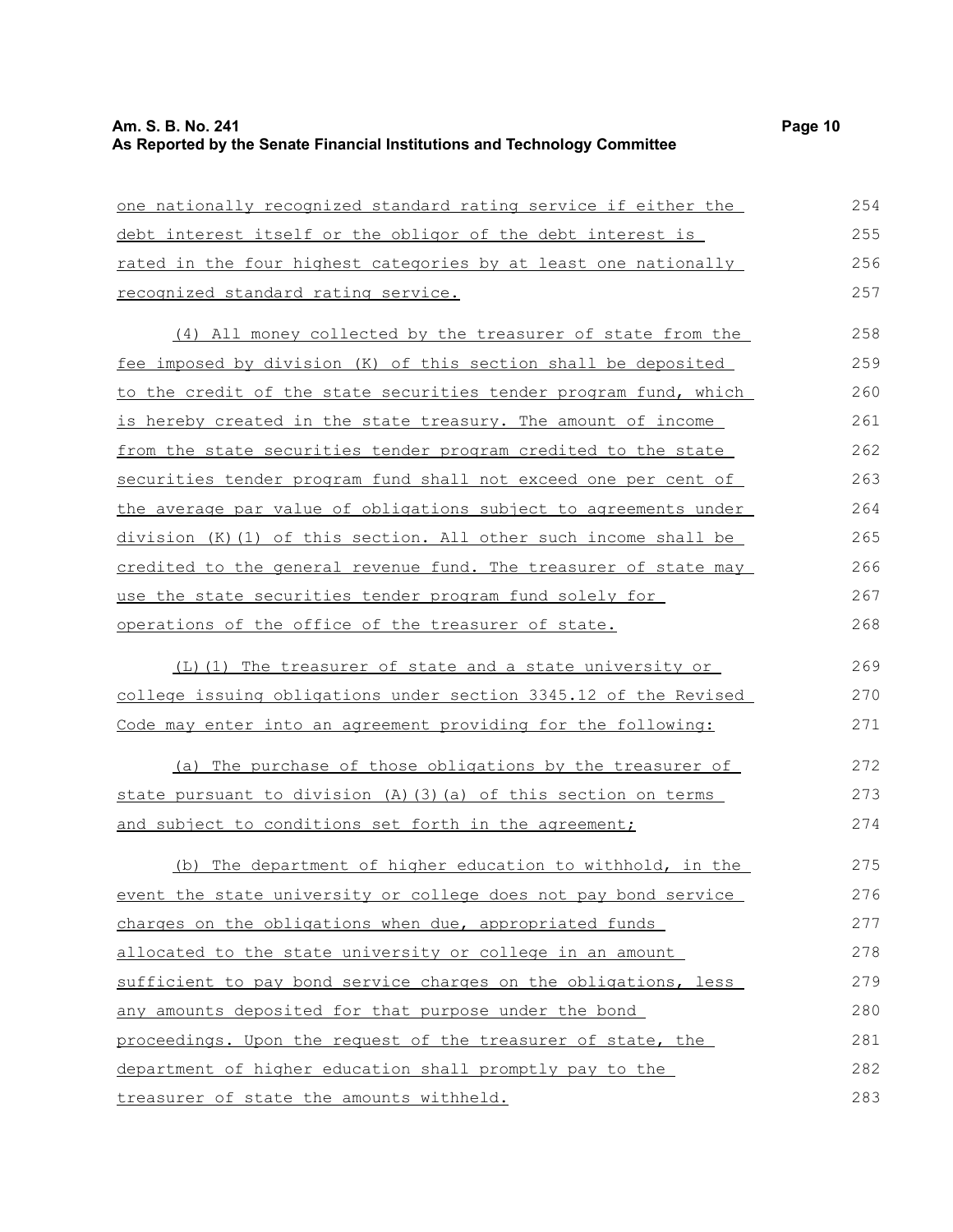(2) For purposes of division (L)(1) of this section, "obligations," "state university or college," "bond service charges," and "bond proceedings" have the same meanings as in section 3345.12 of the Revised Code. **Sec. 135.71.** As used in sections 135.71 to 135.76 of the Revised Code: (A) "Eligible agricultural business" means any person engaged in agriculture that has all of the following characteristics: (1) Is headquartered and domiciled in this state; (2) Maintains land or facilities for agricultural purposes in this state provided that the land or facilities within this state comprise not less than fifty-one per cent of the total of all lands or facilities maintained by the person; (3) Is either organized for profit or as an agricultural cooperative as defined in section 1729.01 of the Revised Code. (B) "Eligible lending institution" means a financial institution that is eligible to make commercial loans, agrees to participate in the agricultural linked deposit program, and is any of the following: (1) Is a public depository of state funds under section 135.03 of the Revised Code; (2) Notwithstanding sections 135.01 to 135.21 of the Revised Code, is an institution of the farm credit system organized under the federal "Farm Credit Act of 1971," 85 Stat. 583, 12 U.S.C.A. 2001, as amended; (3) Notwithstanding sections 135.01 to 135.21 of the 284 285 286 287 288 289 290 291 292 293 294 295 296 297 298 299 300 301 302 303 304 305 306 307 308 309 310

Revised Code, is a federal credit union, a foreign credit union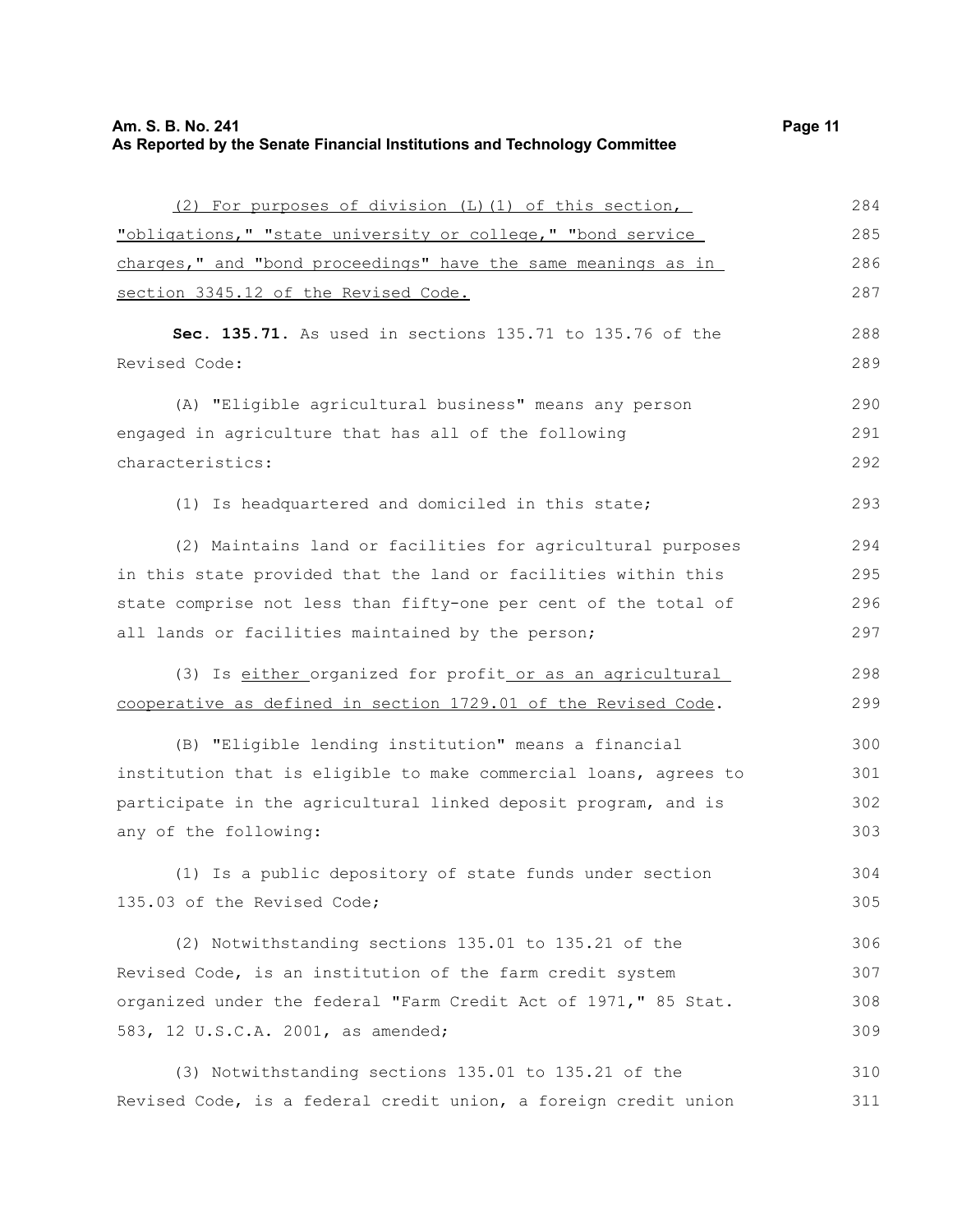| licensed pursuant to section 1733.39 of the Revised Code, or a  | 312 |
|-----------------------------------------------------------------|-----|
| credit union as defined in section 1733.01 of the Revised Code, |     |
| located in this state.                                          |     |
| (C) "Agricultural linked deposit" means a certificate of        | 315 |
| deposit placed by the treasurer of state with an eligible       | 316 |
| lending institution under section 135.74 of the Revised Code,   | 317 |
| share certificates issued by an eligible lending institution    | 318 |
| that are purchased by the treasurer of state, or an investment  | 319 |
| in bonds, notes, debentures, or other obligations or securities | 320 |
| issued by the federal farm credit bank with regard to an        | 321 |
| eligible lending institution.                                   |     |
| (D) "Loan" means a contractual agreement under which an         | 323 |

(D) "Loan" means a contractual agreement under which an eligible lending institution agrees to lend money in the form of an upfront lump sum, a line of credit, or any other reasonable arrangement approved by the treasurer of state. 324 325 326

**Sec. 135.73.** (A) An eligible lending institution that desires to receive an agricultural linked deposit shall accept and review applications for loans from eligible agricultural businesses. The lending institution shall apply all usual lending standards to determine the creditworthiness of each eligible agricultural business. No loan shall exceed one hundredfifty thousand dollarsan amount determined by the treasurer of state. 327 328 329 330 331 332 333 334

(B) An eligible agricultural business shall certify on its loan application that the reduced rate loan will be used exclusively for agricultural purposes on land or in facilities owned or operated by the business in this state and that the loan will materially contribute to the preservation of the business. Whoever knowingly makes a false statement concerning such application is guilty of the offense of falsification under 335 336 337 338 339 340 341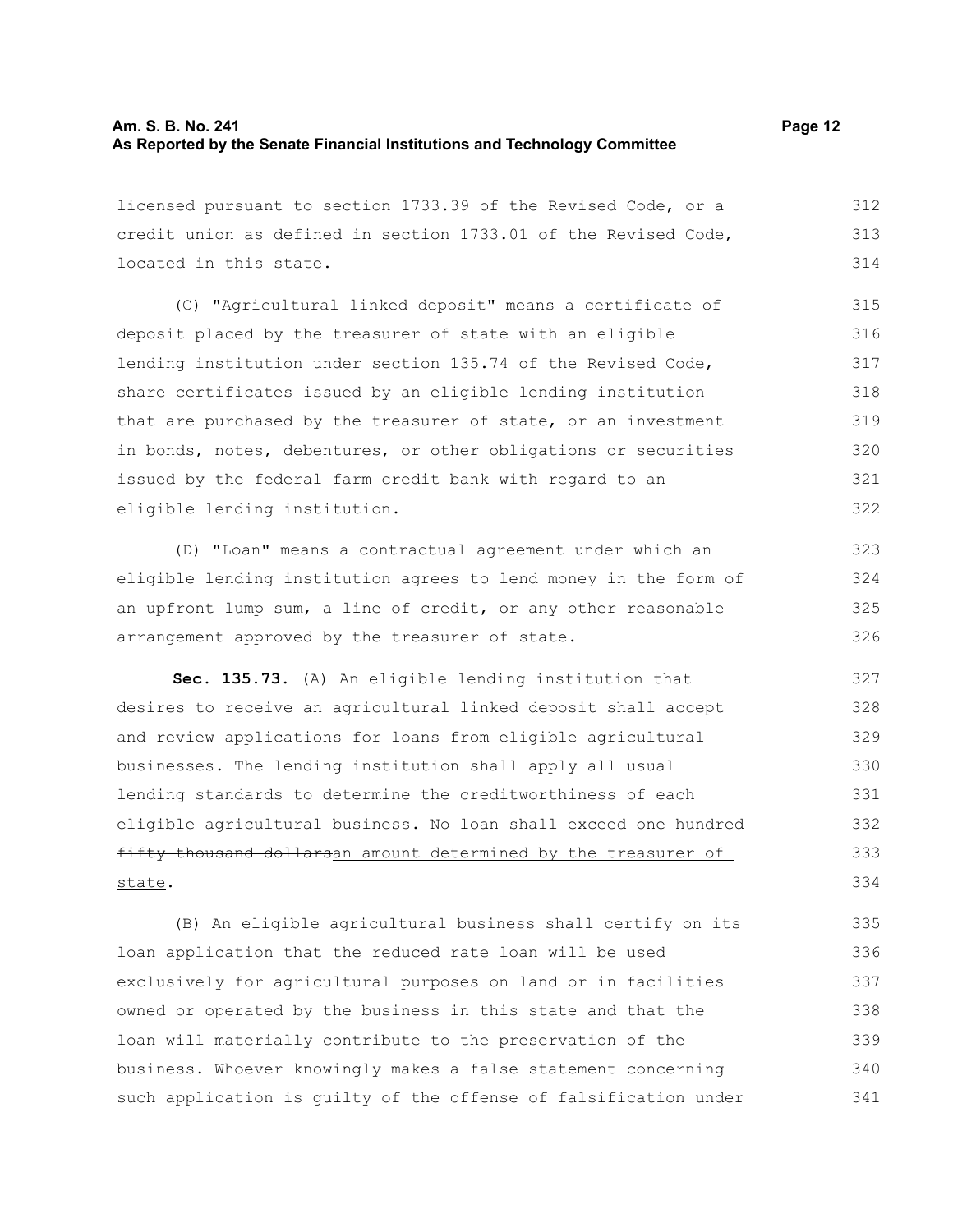## **Am. S. B. No. 241 Page 13 As Reported by the Senate Financial Institutions and Technology Committee**

section 2921.13 of the Revised Code.

(C) In considering which eligible agricultural businesses to include in the agricultural linked deposit loan package for reduced rate loans, the eligible lending institution shall give priority to the immediacy of a business's financial need for the loan to meet planting deadlines. The institution may also consider the economic needs of the area in which the business is located and other factors it considers appropriate to determine the relative financial need of the business. 344 345 346 349 350

(D) The eligible lending institution shall forward to the treasurer of state an agricultural linked deposit loan package, in the form and manner prescribed by the treasurer of state. The package shall include information regarding the amount of the loan requested by each eligible agricultural business and such other information regarding each business as the treasurer of state requires. The institution shall certify that each applicant is an eligible agricultural business, and shall, for each business, certify the present borrowing rate applicable to each specific eligible agricultural business. 351 352 353 354 355 356 357 358 359 360

**Sec. 135.82.** (A) The general assembly finds that there exists in this state a lack of affordable financing options to promote solutions to a number of housing issues, including, but not limited to, home improvement, home restoration, energy efficiency, retention of historic significance, controlling urban sprawl, neighborhood revitalization, affordable housing, home ownership for persons unable to secure conventional financing, urban development, and economic revitalization of a residential area as a result of a natural disaster or other catastrophic occurrence. Accordingly, it is declared to be the public policy of the state through housing linked deposits to 361 362 363 364 365 366 367 368 369 370 371

342

343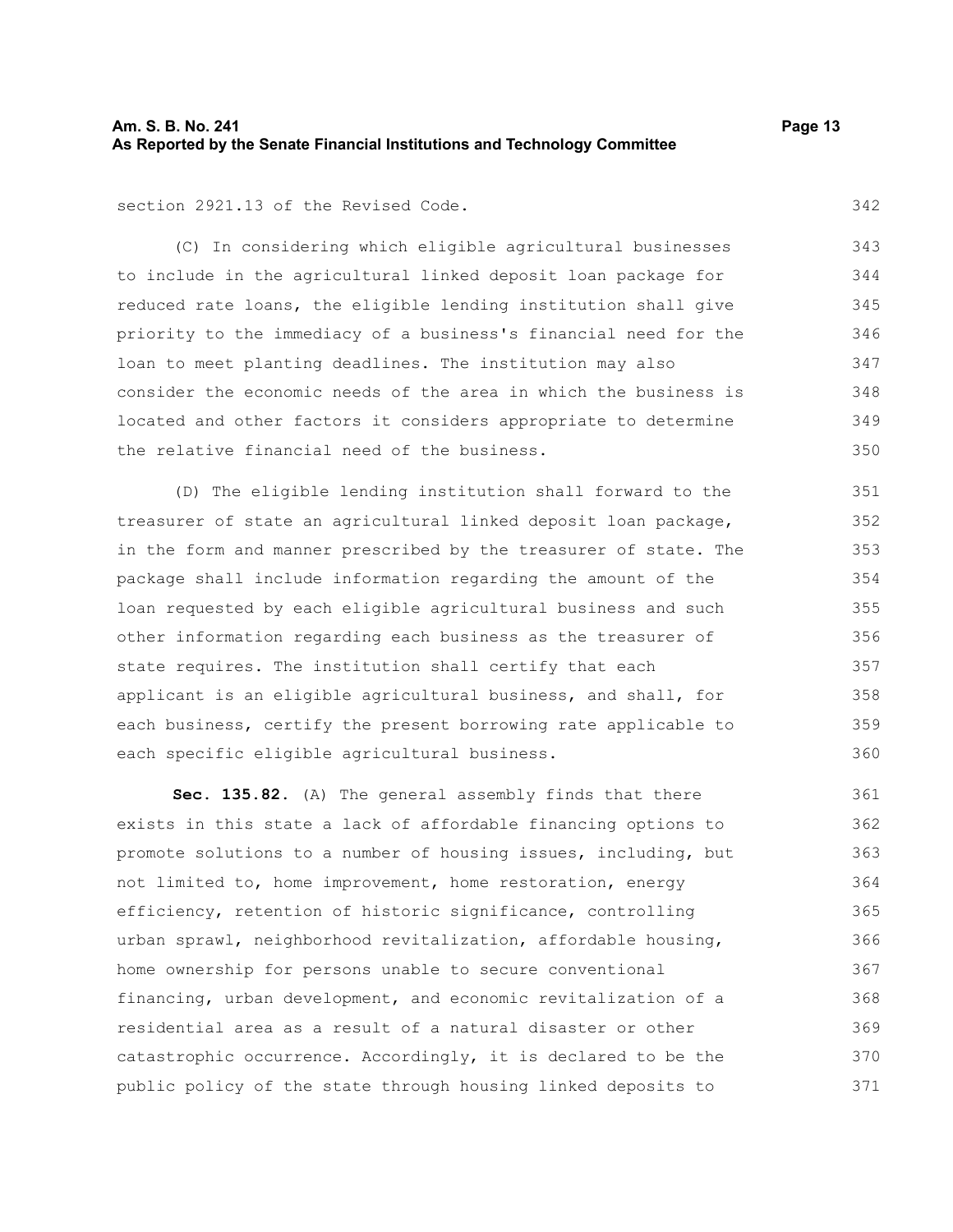### **Am. S. B. No. 241 Page 14 As Reported by the Senate Financial Institutions and Technology Committee**

create an availability of lower cost funds to inject needed capital into local residential communities. 372 373

(B) Pursuant to the findings and declarations of division (A) of this section and subject to the amount authorized to be invested in linked deposits pursuant to sections-section 135.63 and 135.631 of the Revised Code, both of the following apply: 374 375 376 377

(1) Housing linked deposits are authorized under which the state partners with eligible governmental subdivisions in accordance with section 135.83 of the Revised Code to provide, pursuant to section 135.84 of the Revised Code, an availability of lower cost funds for lending purposes that materially will contribute to the solutions addressing housing issues, described in division (A) of this section, across the state. 378 379 380 381 382 383 384

(2) In the absence of an eligible governmental subdivision linked deposit program, the treasurer of state may develop an application process and procedures and eligibility requirements for participation in a housing linked deposit program that provides, pursuant to section 135.84 of the Revised Code, an availability of lower cost funds for lending purposes that materially will contribute to the solutions addressing housing issues, described in division (A) of this section, across the state. 385 386 387 388 389 390 391 392 393

**Section 2.** That existing sections 135.143, 135.71, 135.73, and 135.82 of the Revised Code are hereby repealed. 394 395

**Section 3.** That sections 135.631 and 135.731 of the Revised Code are hereby repealed. 396 397

**Section 4.** The amendment of sections 135.71, 135.73, and 135.82 and the repeal of sections 135.631 and 135.731 of the Revised Code in this act are hereby declared to be an emergency 398 399 400